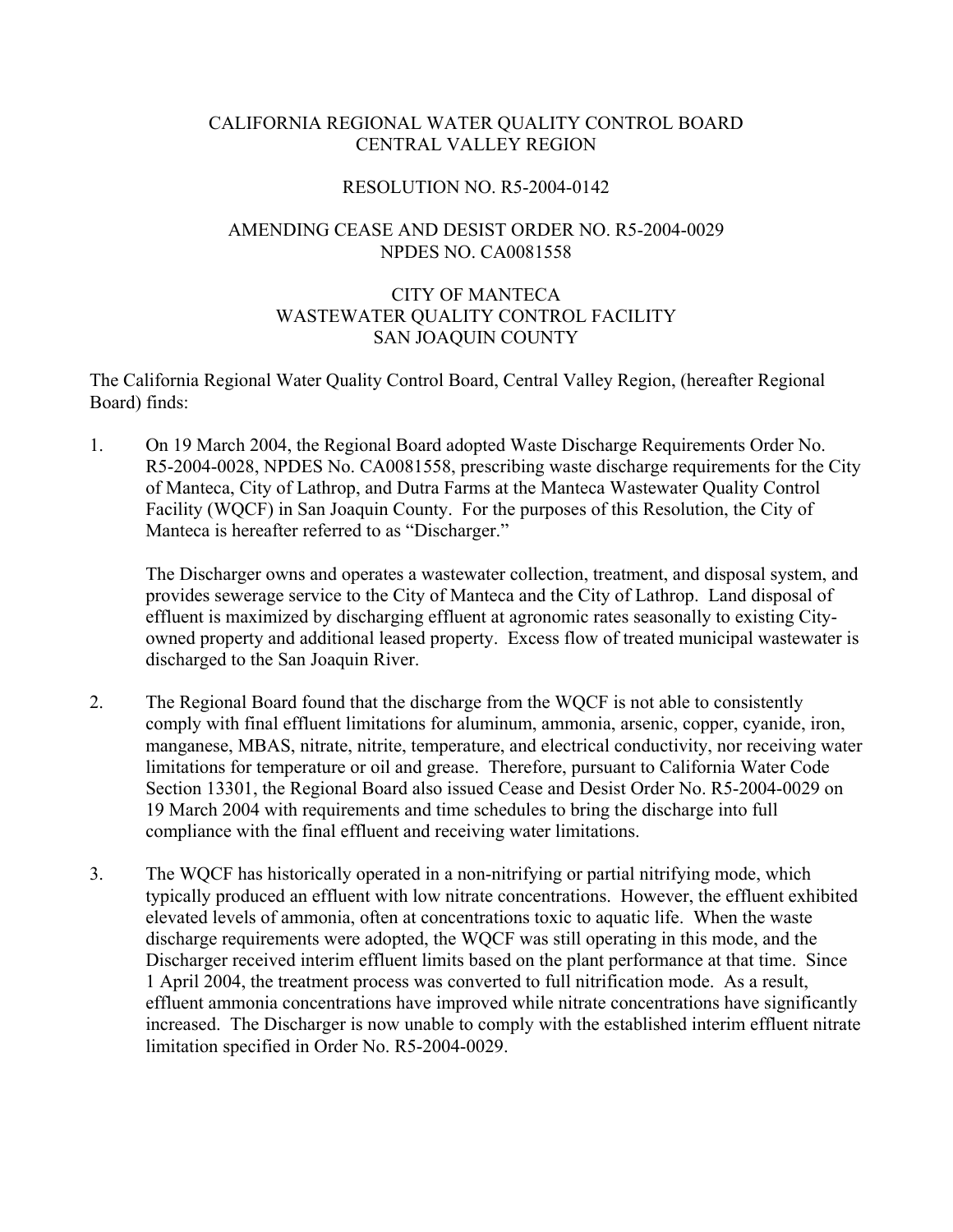- 4. Due to this significant change in wastewater treatment, and based upon new water quality information, the Discharger, in a letter dated 19 July 2004, requested that the interim effluent nitrate concentration be modified based upon the current treatment plant performance. This amendment modifies the interim effluent nitrate limitation only, and bases the limitation on nitrate monitoring data collected from 1 April 2004 through 30 June 2004.
- 5. The action to adopt or amend an NPDES permit is exempt from the provisions of Chapter 3 of the California Environmental Quality Act (CEQA) (Public Resources Code Section 21000, et seq.), requiring preparation of an environmental impact report or negative declaration in accordance with Section 13389 of the California Water Code.
- 6. The Regional Board has notified the Discharger and interested agencies and persons of its intent to amend waste discharge requirements for this discharge and has provided them with an opportunity for a public hearing and an opportunity to submit their written views and recommendations.
- 7. The Regional Board, in a public meeting, heard and considered all comments pertaining to the discharge.
- 8. This Order shall amend Cease and Desist Order No. R5-2004-0029, NPDES No. CA0081558, pursuant to Section 402 of the CWA, and amendments thereto, and shall take effect upon the date of hearing, provided EPA has no objections.

**IT IS HEREBY ORDERED** that Order No. R5-2004-0029 is amended solely to change the finding and interim effluent limitation for nitrate. The City of Manteca, its agents, successors and assigns, in order to meet the provisions contained in Division 7 of the California Water Code and regulations adopted thereunder, and the provisions of the Clean Water Act and regulations and guidelines adopted thereunder, shall comply with Amended Order No. R5-2004-0029:

1. Finding No. 5 of Cease and Desist Order No. R5-2004-0029 shall be amended to change the interim effluent limitation information for nitrate as follows:

|                  | Number<br>of<br>Samples | Max. | Mean<br>Concentration   Concentration   Deviation   Limitation |      | Standard   Max. Daily |
|------------------|-------------------------|------|----------------------------------------------------------------|------|-----------------------|
| Nitrate $(mg/l)$ |                         | 30.4 | 24.7                                                           | 3.01 | 35                    |

2. Limitation 4 of Cease and Desist Order No. R5-2004-0029 shall be amended to change the interim effluent limitation for nitrate to 35 mg/l (max daily limitation).